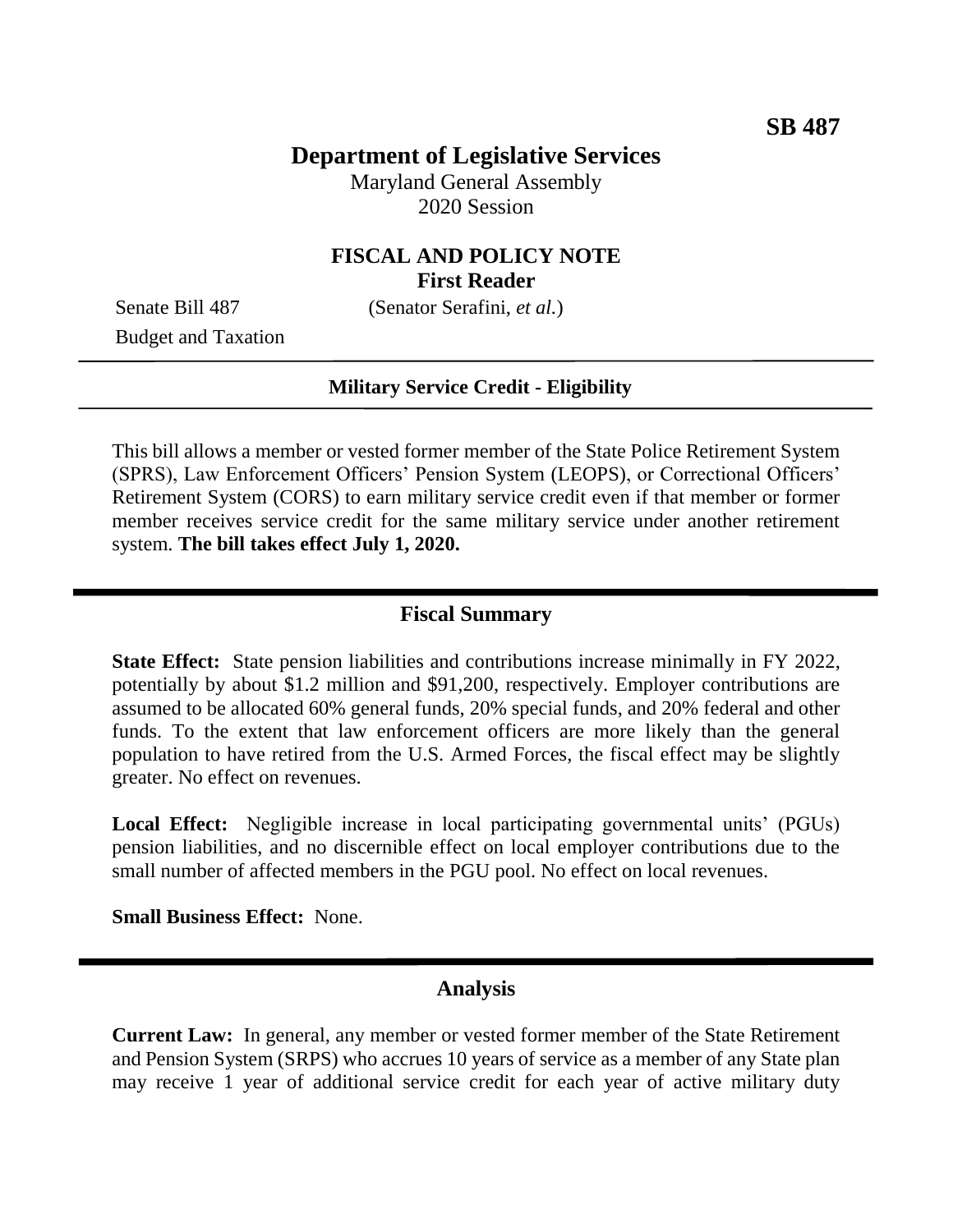performed prior to membership in SRPS, up to a maximum of 5 years. That credit is granted at no cost to the member or former member and is applied using the accrual rate in effect when the member or former member submits an application for the credit to the State Retirement Agency (SRA).

However, SRPS members or vested former members who claim credit for the same military service from another retirement system may not receive military service credit from SRPS, unless they claimed credit for that military service from:

- Social Security;
- National Railroad Retirement Act; or
- National Guard or military reserves pensions (Title 3 or Title 10 of the U.S. Code).

This generally means that any SRPS member receiving a military pension after completing 20 years of *active* military service cannot claim the military service credit from SRPS.

**Background:** In addition to the three plans affected by this bill, SRPS includes the following retirement and pension plans for State employees, teachers, and approximately 120 PGUs:

- Employees' Retirement and Pension Systems for State and PGU employees;
- Teachers' Retirement and Pension Systems for all teachers, some higher education faculty, and other local education employees;
- Judges' Retirement System; and
- Legislative Pension Plan.

The number of active and vested former members in each affected plan is shown in **Exhibit 1**.

# **Exhibit 1 Active and Deferred Vested Members, as of June 30, 2019**

|                              | Active<br><b>Members</b> | <b>Deferred</b><br>Vested |
|------------------------------|--------------------------|---------------------------|
|                              |                          |                           |
| <b>State Police</b>          | 1,364                    | 89                        |
| Law Enforcement              | 1,615                    | 188                       |
| <b>Correctional Officers</b> | 7.640                    | N/A                       |

Source: State Retirement Agency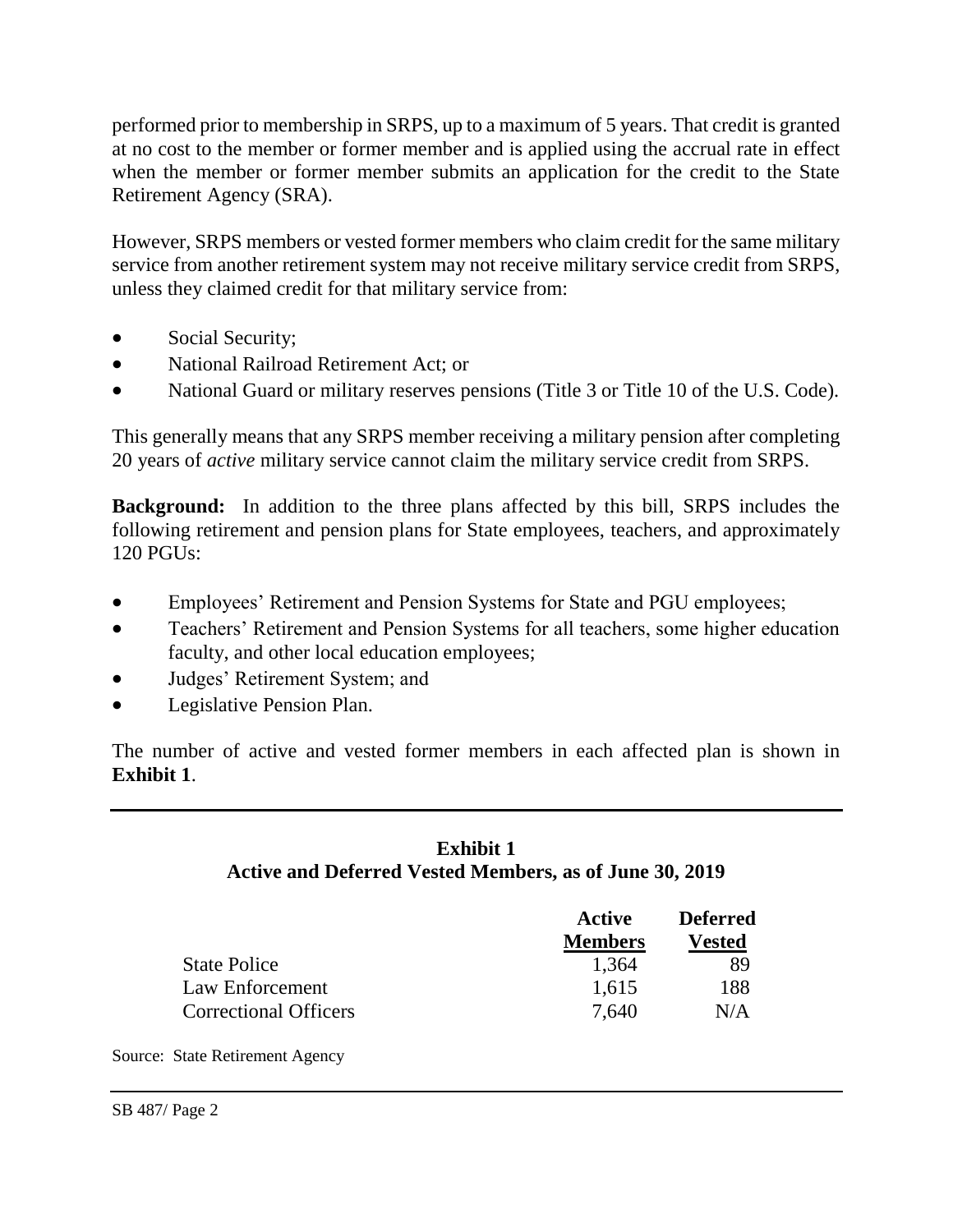**State Expenditures:** SRA, the Military Department, and the Personnel Unit within the Department of Budget and Management do not have reliable data on the number of State employees with prior military service, nor data on the number who have retired from the military and are receiving a military pension. Therefore, a reliable estimate of the number of SRPS members who would be eligible to claim military service credit under the bill cannot be determined.

However, using a variety of data sources, *and for illustrative purposes only*, the Department of Legislative Services estimates that about 24 current active members of the three affected plans may be eligible for military service credit under the bill. As shown in **Exhibit 2**, the General Assembly's consulting actuary identified almost 811 active members in the three affected plans who fit the profile of individuals who could be eligible to claim additional service credit. These individuals are generally at least age 50 and, therefore, could have served 20 years in the military and earned 10 years of service credit in SRPS, making them eligible for the military service credit. The U.S. Department of Defense advises that approximately 55,000 military retirees live in Maryland, which is 3% of the State's population age 50 or older. Assuming the same percentage of SRPS members identified by the actuary in that age group are military retirees, approximately 24 SRPS members may be eligible for 5 years of military service credit. To the extent that individuals in law enforcement roles may be more likely to have served in the military, the number of affected individuals may be greater.

### **Exhibit 2 State Retirement and Pension System Members Potentially Eligible for Military Service Credit, as of June 30, 2019**

|                              | <b>Active Members</b> |
|------------------------------|-----------------------|
| <b>State Police</b>          |                       |
| <b>Correctional Officers</b> | 694                   |
| Law Enforcement              | 110                   |
| <b>Total</b>                 | 811                   |
|                              |                       |

Source: Bolton; State Retirement Agency

This analysis can only determine the increase in pension liabilities and employer contributions if a "typical" member of each of the major SRPS plans claimed an additional 5 years of service credit. Since the bill applies only to individuals with a 20-year pension, it is assumed that they all claim the maximum 5 years of credit allowed by the State. **Exhibit 3** shows the costs for one member of each plan claiming the service credit allowed

SB 487/ Page 3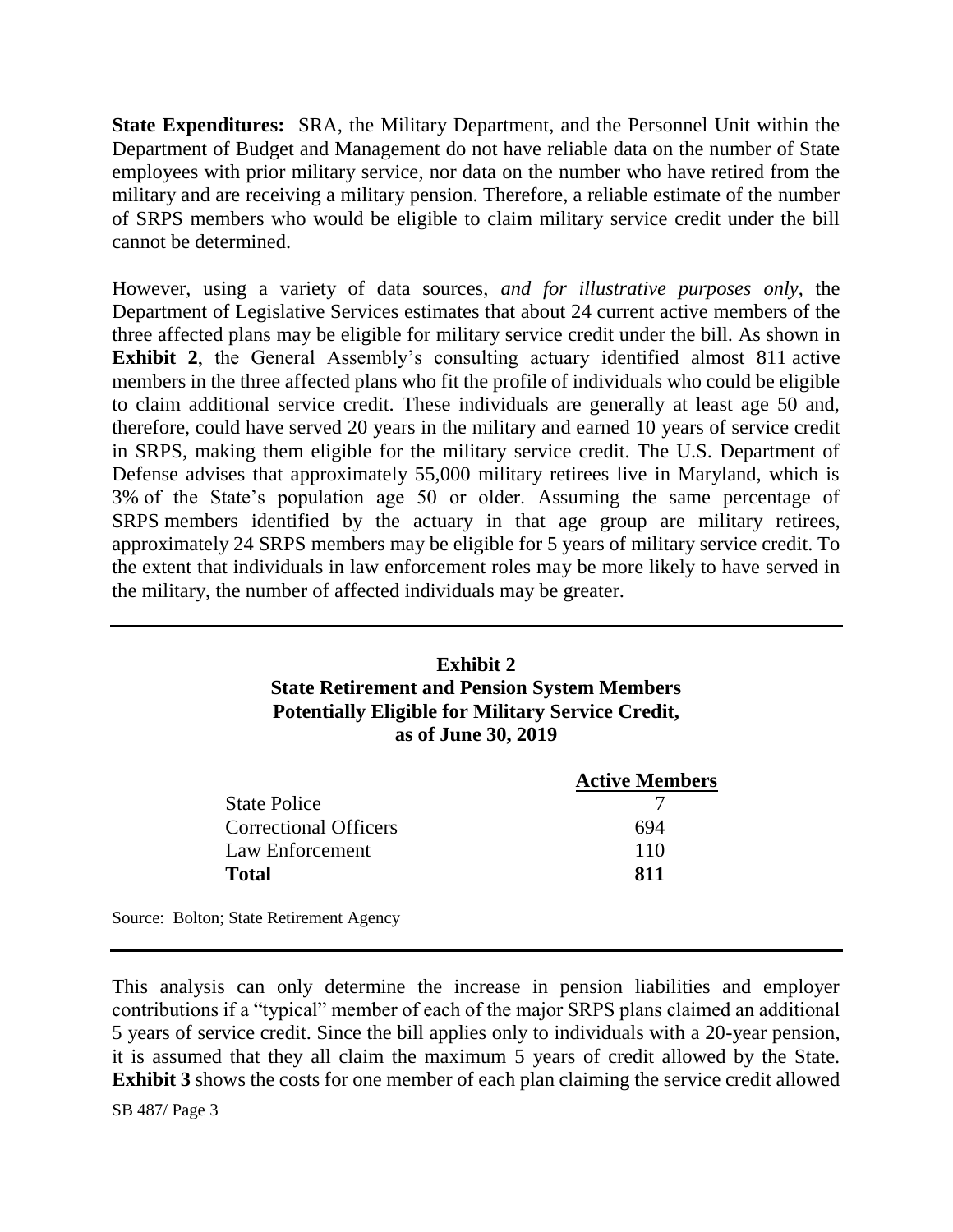by the bill; these costs would increase annually according to actuarial assumptions. *For illustrative purposes only*, if the estimated 24 members earn the military service credit at a weighted average liability of about \$48,000 and a weighted annual cost of \$3,800 per member, total State pension liabilities increase by about \$1.2 million and employer contributions (all funds) increase by approximately \$91,200 in fiscal 2022.

## **Exhibit 3 Fiscal 2022 Effect for Each Member Who Claims Credit Under the Bill**

|                              | <b>Liability Increase</b> | <b>FY 2022 Contribution Increase</b> |
|------------------------------|---------------------------|--------------------------------------|
| <b>State Police</b>          | \$129,200                 | \$10,300                             |
| <b>Correctional Officers</b> | 43,000                    | 3,400                                |
| Law Enforcement              | 74,900                    | 6,000                                |
| Source: Bolton               |                           |                                      |

As the military service credit allowed by the bill counts toward both eligibility and creditable service, some affected members may retire earlier than they otherwise would because of the additional eligibility service credit they receive. Early retirements can increase pension liabilities because benefits are paid over a longer period of time; however, this analysis does not address the fiscal effects from earlier retirements.

**Additional Comments:** SRA notes that, under the bill, a military retiree who, after 10 years of service in the State, transfers from either SPRS, CORS, or LEOPS to one of the other eligible plans could earn a total of 10 years of military service credit (5 years from each of two plans).

# **Additional Information**

**Prior Introductions:** SB 503 2019 received a hearing in the Senate Budget and Taxation Committee, but no further action was taken on the bill. Its cross file, HB 1133, received a hearing in the House Appropriations Committee but no further action was taken on the bill. HB 1165 of 2018, a substantively similar bill, received a hearing in the House Appropriations Committee but no further action was taken on the bill.

**Designed Cross File:** HB 1027 (Delegate P. Young, *et al.*) - Appropriations.

**Information Source(s):** Bolton; Maryland Association of Counties; State Retirement Agency; Department of Legislative Services

SB 487/ Page 4